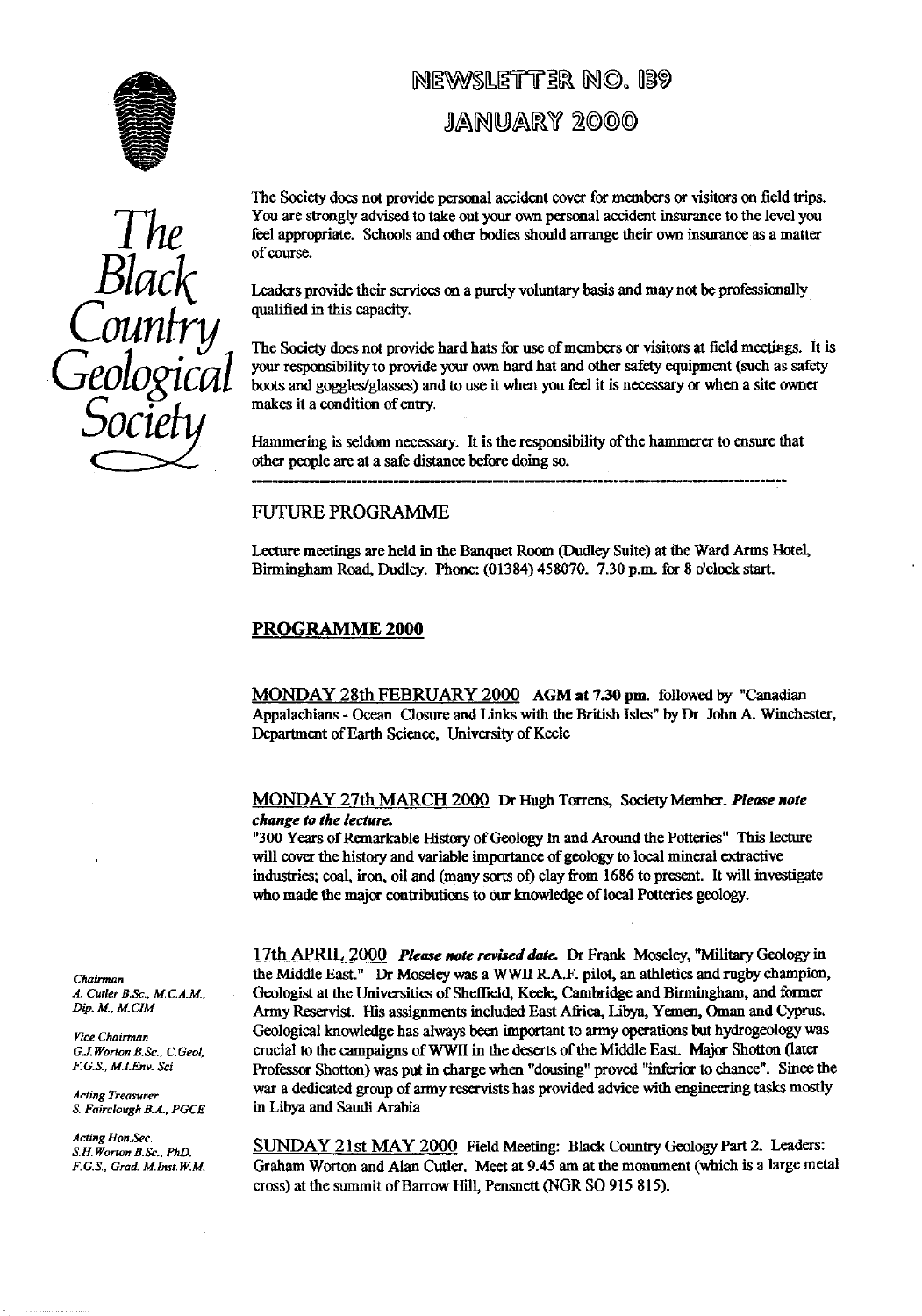Here the views of the Black Country and the surrounding hills are magnificent. We will recap on the story described in the 'Introduction to the Black Country Part 1', that is from the Silurian to the Productive Coal Measures. We will then descend for a brief encounter with the Etru<sup>r</sup> ia Formation in the Barrow Hill dolcrite quarries before moving on to Ketley Quarry at Kingswinford (NGR SO 898 893). At Ketley Quarry we will examine the change from the red marls deposited in Etruria Formation times to the yellowish cross-bedded sandstones and grey measures of the Halesowen Formation.

Lunch will be taken at the canal-side public house, 'The Samson and Lion' at Buckpool (NGR SO 900869) where refreshments will be available.

The afternoon will be spent examining the geology of Buckpool as exposed in the roadside and in the fields and streams in the parkland opposite the 'Samson and Lion' public house. This is a classic site for Black Country Geology, being first figured in J. Beete Jukes memoir on the South Staffordshire Coal-Field in 1859. This area is the very edge of the exposed coalfield and the effect of large earth movements on the Western Boundary Fault are very well displayed here. The various exposures show the sequence of strata from the Enville Formation (uppermost Carboniferous), through the Clent Formation and Bridgnorth Sandstone Formation (Permian) to the Kidderminster Formation (Triassic). The site also features enigmatic landforms which introduce an element of the re-sculpting of the landscape during glacial and interglacial periods.

SUNDAY 18th JUNE 2000 Field Meeting: The Landscape of North West Shropshire. Leader: Gordon Hillier, Shropshire Geological Society. This is a joint meeting between Shropshire, Manchester and The Black Country Geological Societies. The aim of the excursion is to provide an overview of the geology, geomorphology and archaeology of the country around Oswestry - from the Ordovician to the Triassic (with a cover of glacial sediments). The variety of rocks, especially the Carboniferous, and their influence on the landscape and upon man's activities throughout the ages will be demonstrated.

**SATURDAY 1st JULY Black Country Geological Society 25th Anniversar yWeckend** Field Meeting to the Lickey Hills - Itinerary to be confirmed. Leader: Paul Shilston - Black Country Geological Society.

## **EDITORIAL**

A new Keeper of Geology at Dudley Museum has been appointed: We wish Graham Worton the fulfilment of all his hopes in his new and very challenging post!

Graham is drawing to our attention the past work of the Society. I would like to stress that we must not rest on our laurels but-must put every effort into using the talents of the membership and we can only do that if we make an effort to welcome and get to know the people who come through the door at meetings and attend field trips so that we know of the strengths, knowledge and expertise which they are willing to make available to us. An attractive programme of indoor and field meetings is essential tothe ongoing health of the society.

Peter Oliver drew my attention to an item from "Earth Science Conservation in Great Britain - A strategy," published by the Nature Conservancy Council in 1990 reprinted in the Hereford and Worcestershire RIGS group newsletter. *`Approach to site conservation:* In describing approaches to site conservation, it is helpful to distinguish two contrasting types of site. They are not mutually exclusive, but each group requires a broadly different approach. The two types have been classed 'exposure' sites and'integrity' sites. They can be defined as follows.

(i) 'Exposure' sites: sites whose scientific or educational value lies in providing exposures of a deposit which is extensive or plentiful underground but which is otherwise accessible only by remote sampling. The usual situation is that the deposit or structure in question is widespread underground and is almost certain to contain similar features to those visible at the site, but in practical or economic terms the deposit is not available for study other than at the site. Such 'exposure' sites are numerically the most common category of sites and include most quarries, cuttings, cliffs, outcrops and mines.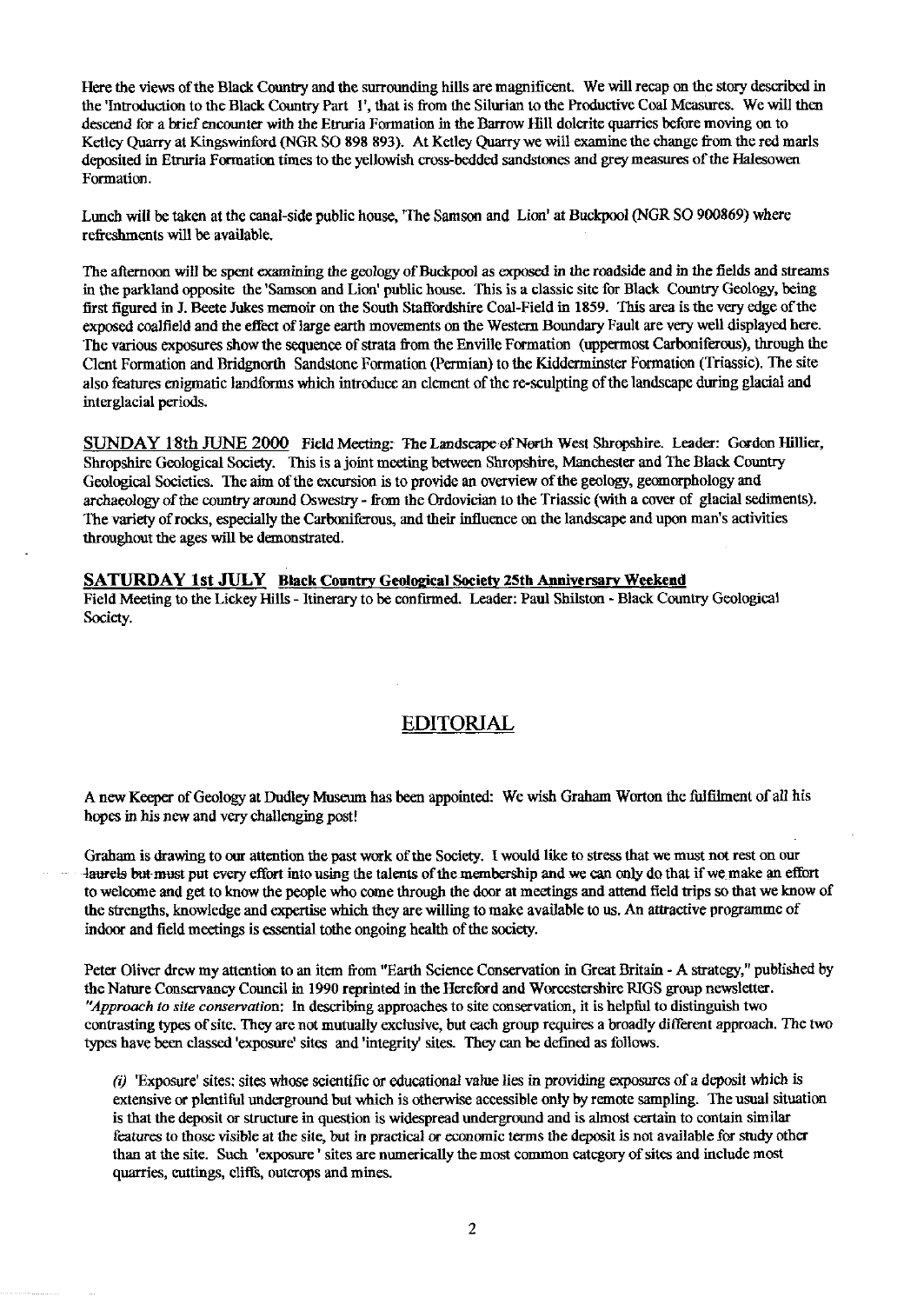(ii) 'Integrity' sites: sites whose scientific and educational value lies in the fact that they contain finite and limited deposits or landforms that are irreplaceable if destroyed. The usual situation is that the landform or deposit is Quaternary in Age and of limited lateral extent, although many geologically older examples also fall into this category. Examples include glacial, periglacial, fluvial, and coastal landforms and their associated deposits, cave and karst sites, and unique mineral, fossil, **st**ratigraphic, structural or other geological deposits and features.

The importance of distinguishing these two categories is that conservation of each group usually demands a quite different approach. 'Integrity' sites are, by defini**ti**on, finite and irreplaceable. The appr**oa**ch to their conservation is to maintain the integrity of their deposits or landforms. This approach is therefore weighted heavily in favour of preservation and of restricting man made changes. In contrast, the conservation of'exposure' sites depends almost entirely on preserving the fact of exposure; the actual material that is exposed at a face does not need to remain, provided equivalent material can be exposed to provide equally good or better exposures. Quarrying may, for example, **be** welcome because it creates fresh exposures. Similarly, continuing marine erosion is often indispensable to the conservation of coastal sites. 'Exposure' sites may be created where none existed before, and man's activities are in general far more compatible with their conservation than is the case for 'integrity sites.

It must be stressed that 'exposure' sites are no less important than 'integrity sites; in fact they are critically important because of the difficulty and expense of creating new sites to replace them.

Any given site may not fall exactly into one or the other category, although experience shows that in general it will do so. For sites that are difficult to categorise, the concepts of 'exposure' and 'integrity' remain helpful in determining their approach to conservation, highlighting conflicts in priority and assisting in developing a coherent approach." If in doubt about the validity of these definitions, try applying them to a site which you know **well!.**

# **REPOR**

#### The Ice **Age** Flora and Fauna of Britain by Dr Charles Turner of the Department of Earth Sciences at the **University**

Dr Turner began his talk with a brief look at the stratigraphic column so that we could place the period of the Great Ice Age within Earth histary. This great cooling took place within the last two million years when **the** climate of the British Isles fluctuated between cold - glacial - and temperate - interglacial.

This, he said was by no means the first Ice Age; there were possibly two or three in the middle Precambrian and there is good evidence for glaciation in the Ordovician. There was a major glaciation in the Carboniferous/Permian when the greater proportion of the land-mass was in the region of the South Pole.

By the late Mesozoic/early Tertiary, the major land-mass was in the Northern Hemisphere. It has been suggested from fossil evidence that during these times the climate changed relatively slowly, abrupt change being the exception rather than the rule. During the Quaternary, however, there is evidence of repeated rapid climate change. The first major glaciation of Europe may have taken place about 2.6Ma. Botanical studies show that some temperate **tr**ee types became extinct at that time.

Dr Turner then spoke of the possible causes of Ice Ages, for example, the Milankovich effect of Cycle of Climatic Change. In this, it is thought the other planets in the Solar System cause periodic changes in the Sun's orbit, thus altering the insolation. These changes ca**n** be summarised thus:

- 1) the variation in the eccentricity of the Earth's orbit  $(10^5 4 \times 10^5)$
- 2) variations in the obliquity of tilt of Earth's axis  $(4 \times 10^4)$
- 3) the precession of the equinoxes  $(2.0 \times 10^4)$

He pointed out that these **per**iod were not long in terms of geological time.

At least three major and as many minor ice advances have taken place in Briatin in the last 500,000 years. One of these flowed down the Yorkshire coast as far as Norfolk and an ice sheet in Shropshire blocked **off** the exit of the River Severn. The latest glacial stage of the Quaternary lasted from about 80,000 to 10,000 years ago but the main period of advance took place 15-20 thousand years ago.

We were then shown slides, one of frost polygons - regular formations that, as yet, are not fully understood, followed by one demonstrating 'frost heave` - a type of mass movement in which soil is moved upwards by the migration of water which expands on freezing.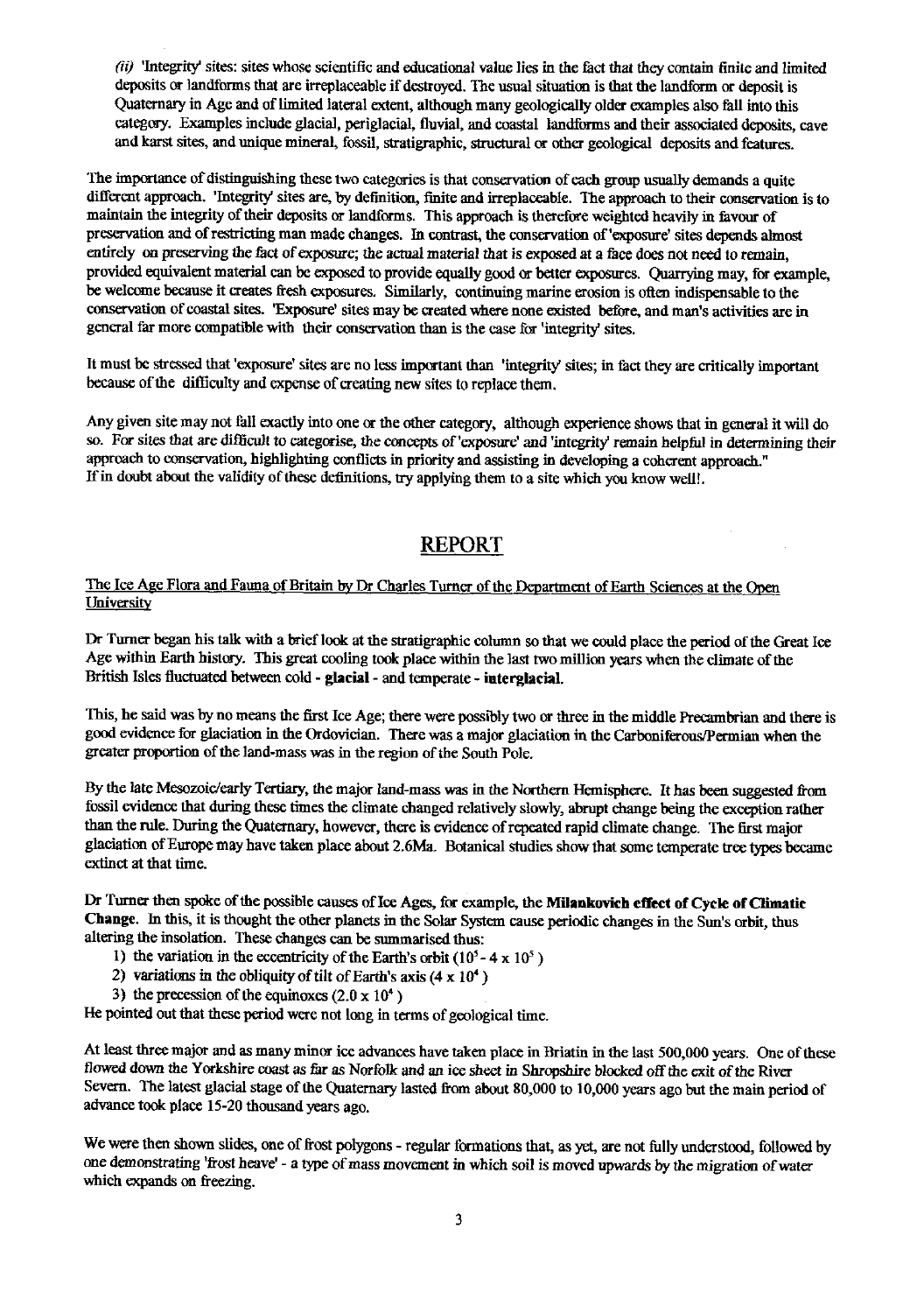Dr Turner emphasised the importance of the Gulf Stream, a system of currents that cross the Atlantic from warm tropical wate<sup>r</sup> s, on the flora and fauna of Britain. At some time between 20,000 and 16,000 BP (Before Present) the existing Polar Front (main boundary line between Polar and tropical air masses) altered and this caused a deflection of the Jet Stream. At this time too, sea levels were low because of water locked up in ice and there was a large ice-cap in Northern Britain. A land bridge formed across the Bering Strait and Britain was joined to the land-mass of Europe, enabling migration to take place.

The vegetation would have been mostly tundra type, boggy with grasses and shrubs typical of Arctic conditions. Solilluction and cryoplanation were two processes likely to have been in operation because of the bareness of any slopes, giving rise to a great deal of gravel. Ice Age gravels have been found at Four Ashes, near Wolverhampton.

Dr Turner explained how pollen grains are used to give clues to the vegetation at a certain period of time. Trees, shrubs, flowering plants and grasses all have distinctive pollen grains that, although very small, are very durable. They are also produced in large numbers and are frequently well dispersed by wind and water. It is possible, he said, to distinguish between the pollen of trees that grew in a temperate climate from those that grew in a sub-polar climate. He then showed us some slides of pollens and of pollen analyses and told us that by reconstructing vegetational change it is possible to reconstruct climatic change. By this means it is possible to show how Britain's vegetation had changed from a cold, tundra phase, through a pine and birch period into a forest containing such trees as alder, hazel, hornbeam, beech, elm and oak and then reverted, through pine and birch back to tundra.

Dr Turner's most interesting talk and his slides, especially those of pollen grains, made me think about the care and patience that are needed in this discipline. It is amazing how much information can be gleaned from the smallest of specimens.

Barbara Russell

## **CONSERVATION COLUMN**

Happy New Year! (or new millennium depending on your point of view). In any case this is the time of year when most of us reflect on what is past and make resolutions for the future. Looking back across the last 25 years of the BCGS, it occurs to me that we have a great deal to celebrate. It is also an appropriate point in time to remember those members whose voluntary efforts have made such a contribution to keeping geological opportunities alive and vibrant in our special area. Most of us have done something such as assist at a fossil hunt or help with site clearance. A few stalwart members have, by acting on their concerns with passion, enthusiasm and above all perseverance achieved much to preserve our geological heritage.

#### The past 25 years

Perhaps the more notable of our achievements have been:

Saving rock faces of special geological importance from destruction (eg Pouk Hill, Walsall in the early days of the society),

Bringing to the attention of the geological community the plight of the Dudley Collection and subsequent salvage and conservation work on it,

For the first time formalising and extending the geological records in detail using GCG forms, in so doing providing a first database for the Geological Records Centre at Dudley Museum,

Holding a Geological Curators' Group meeting in 1985 which led to the permanent appointment of Colin Reid at Dudley Museum and allowed geology to flourish in the area.

The BCGS were the only voluntary body involved in a total of seven schemes promoting conservation activities prior to 1990. We were used as a model for the RIGS Scheme which was launched in 1990 and have continued to influence national policy relating to Earth Heritage conservation,

Continually lobbying the Black Country Authorities until they accepted geological sites into the planning system for wildlife (the SINCs system) and subsequently reviewing and extending these site details and listings as the Unitary Development Plans undergo review

Continually recording and collecting from new and established sites and developing geological trails such as the Hay Head Trail at Walsall ,

Making Rock and Fossil Fairs possible,

World Heritage proposals

There are many individual conservation projects that are equally worthy of mention and undoubtedly many individuals whom I have failed to mention for which I apologise. All deserve our admiration for the record I am able to relate.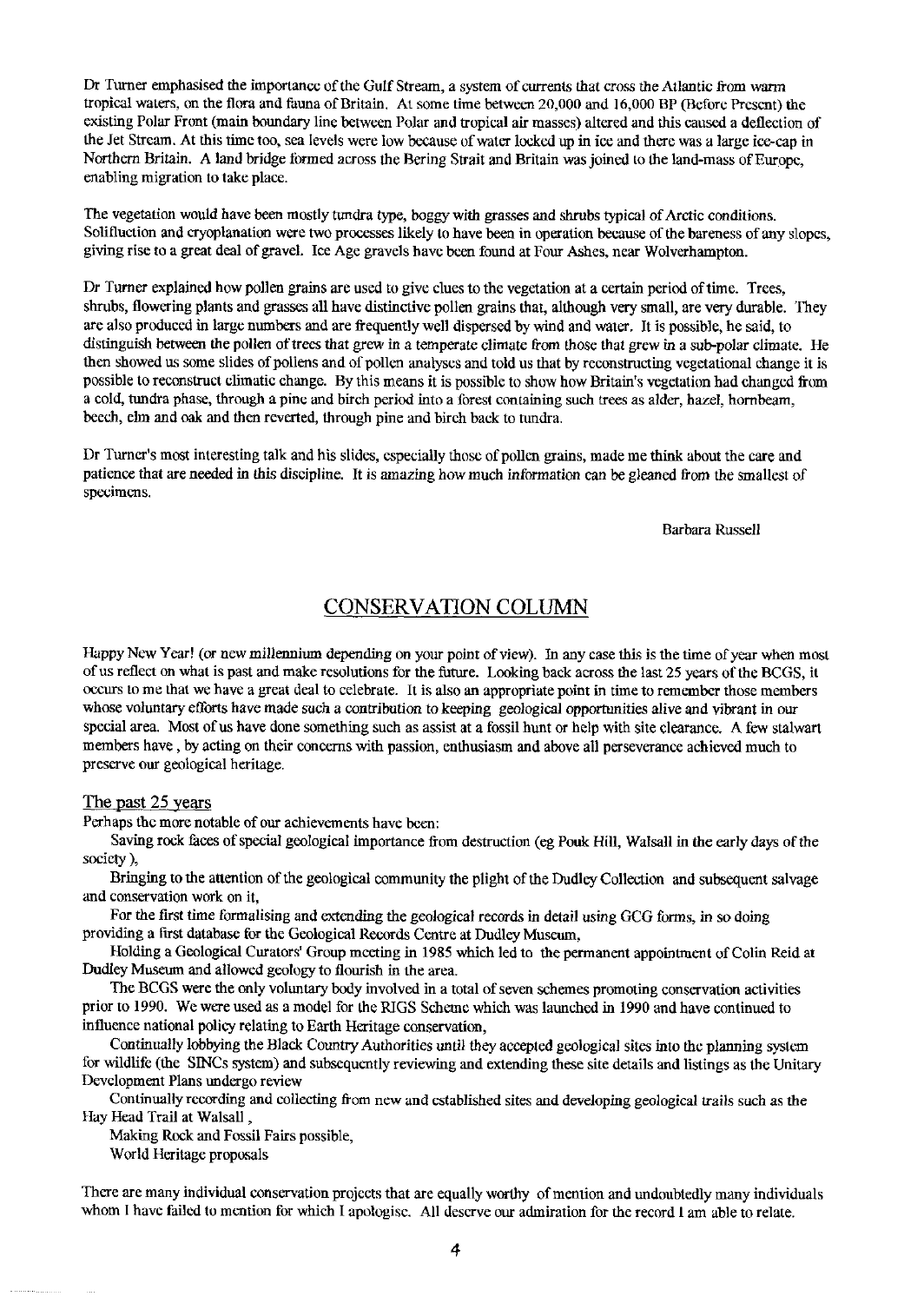#### The future

*The future is* very bright. We expect to hear from English Nature in early spring concerning progress for the Geoparks applications.

The UK Association of RIGS groups will shortly be meeting at Dudley. Alan Cutler is our representative on the executive committee and will report back to us\_ As the infant organisation grows and takes shape I *will* endeavour to report on the progress, objectives and achievements. The next RIGS conference will take place from 31 August to 2nd September 2000 in Penrith in *the* Lake District and promises to be a lively event judging by last year's conference. There is now a RIGS website which allows RIGS groups to publish short accounts of projects and issues. We will of course be looking into this 21st century opportunity.

There will be another national Rock and Fossil Fair in September/October 2004 and we will certainly need all your help to make this a wonderful event. There is a tremendous amount to get involved in during the century ahead!

Until next time..... Graham Worton.

## Botanical Revolution for the Millennium

The 16th Botanical *Congress* in St Louis, Missouri has abolished the single plant kingdom of the textbooks and established four separate kingdoms in what can be described as a revolution in biological classification. This is the result of work by 200 scientists from 12 countries who for the past 5 years have reconstructed the evolutionary relationships between the Earth's entire flora using DNA technology.

The Green Plant Phylogeny Research Co-ordination Group has found that the invasion of the land by plants more than 450 million years ago *was* led by aquatic plants emerging from freshwater and not by marine plants emerging from the oceans. The study has indicated one common ancestor for all the flowers, grasses, trees, ferns, shrubs and mosses of the world.

The new classification shows that the single plant kingdom of old now consists of four kingdoms: 1. Green PIants 2. Red Seawater Plants, 3. Brown Seawater Plants and , 4. Fungi. Together with the Animal Kingdom we now classify all life into five Kingdoms.

Genetic studies of flowering plants have shown that the simple division into monocots (grasses) and dicots is no longer alkL.Enr.example some traditional dicots. such as magnolias and water lilies are now classified as belonging to the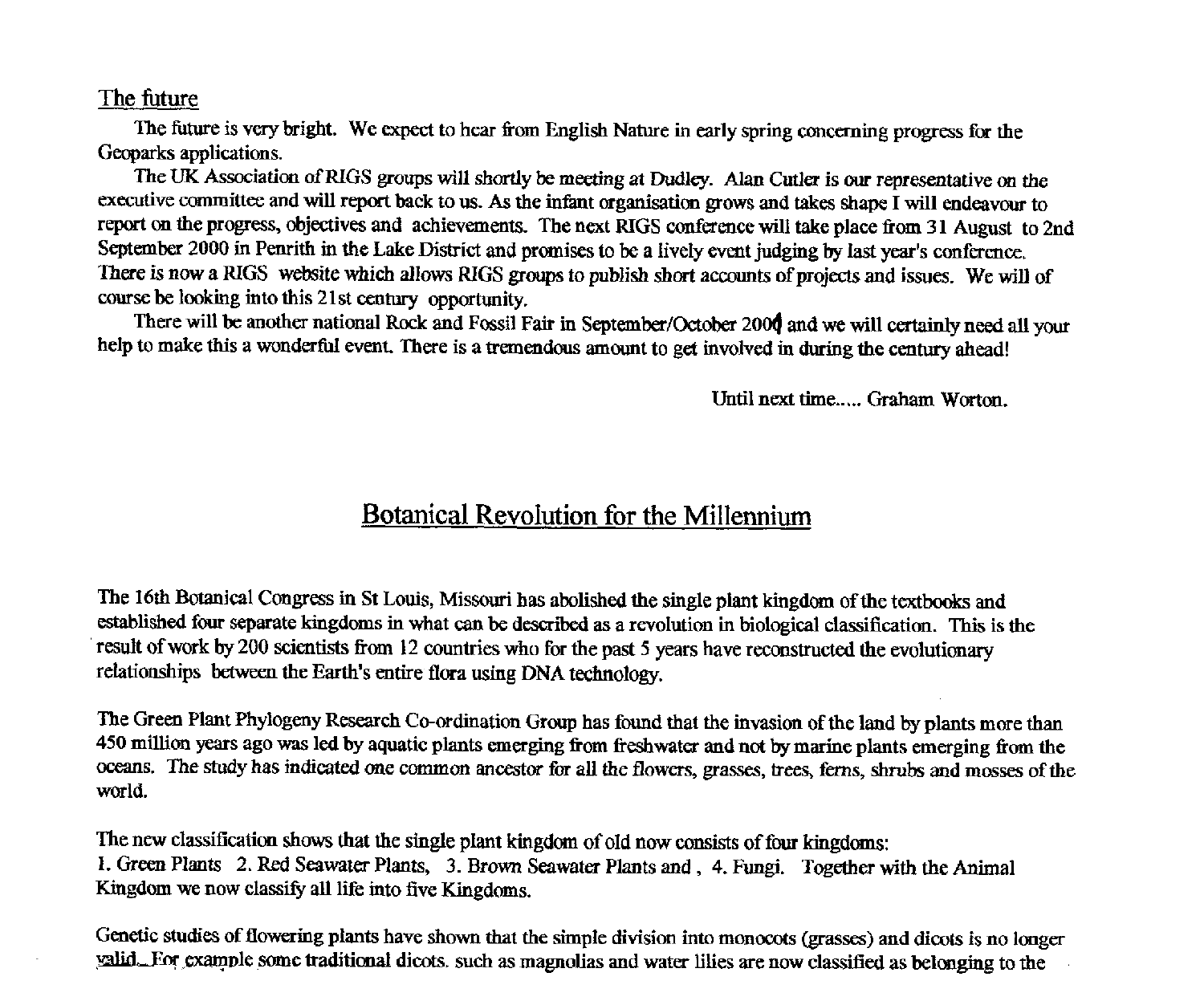- 3. Copies of Down to Earth and English Nature's Annual Report are available at meetings.
- 4. The new website is up and running. Many thanks to Amir Kanwar for his efficiency and willingness to assist us.

Sutton Coldfield 158 Oakland 158 Oakland 158 Oakland 158 Oakland 158 Oakland 158 Oakland 158 Oakland 158 Oakland 158 Oakland 158 Oakland 158 Oakland 158 Oakland 158 Oakland 158 Oakland 158 Oakland 158 Oakland 158 Oakland 1 B75 5NB Tividale

Tel. 0121 308 6783

**Editor Acting Hon. Secretary**<br> **K. M. Ashcroft Action Acting Hon. Secretary**<br> **Cr** Sarah Worton. Dr Sarah Worton,<br>Wellsfield Cottage 48 Worcester Lane Wellsfield Cottage Suiton Coldfield Cottage Suiton Coldfield Cottage Suiton Coldfield Oldbury<br>B69 1QQ

Tel. 01384 235946

New Web site: http://www.bcgs.org.uk